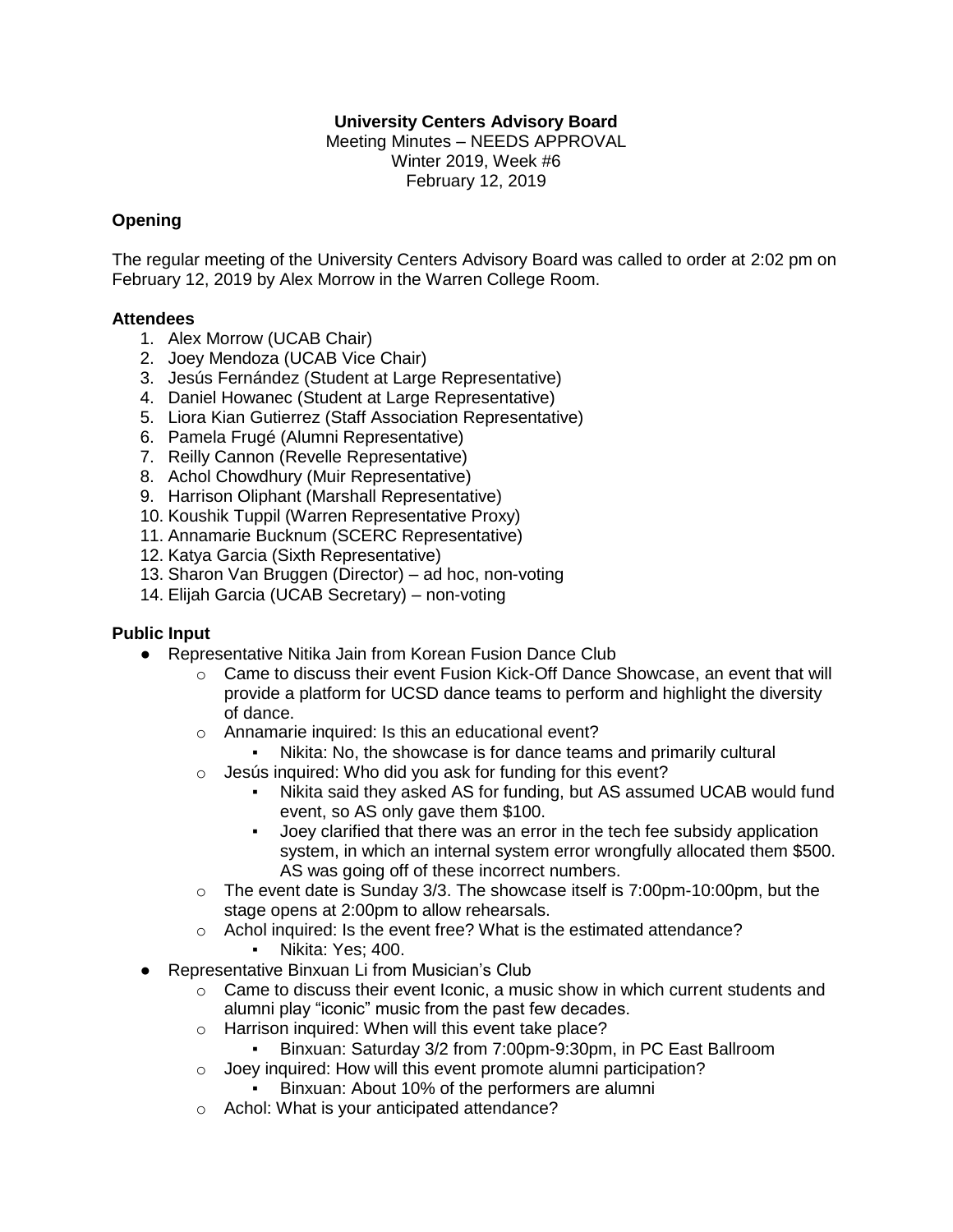▪ Binxuan: About 300-350

### **Approval of Minutes**

- Achol wanted to correct her title from "Muir Representative Shadow" to "Muir Representative"
- Alex and Joey wanted to emphasize that the Rocky Rocky Ramen example was a hypothetical scenario.
- Motion to approve minutes from Week 5 of Winter 2018 as amended: Alex o Second: Reilly

# **Special Presentation**

● None.

# **Chair Report**

- Budget Committee
	- $\circ$  This committee will start meeting next quarter, so now is the time to think about potential projects that might need funding.
- Space Needs Discussion
	- o A discussion took place regarding the benefits of having a Space Needs Committee versus a Space Needs Retreat
		- A committee would be a smaller group that meets frequently over a period of time
		- A retreat would involve the entire board meeting once for 2 hours to get their planning work done
	- $\circ$  Sharon commented that a committee provides more time to gather information
	- o Harrison commented that a retreat would be ideal for input, but difficult to schedule
	- $\circ$  Joey clarified that all committees still have to present their work to the board, allowing for everyone to provide input
	- o Achol agreed that a committee would be more effective
- UCAB Special Projects Budget: \$5000
	- o Last year, UCAB purchased the commuter fridge for the arcade space
	- $\circ$  Kaushik asked if placing more tables in the Farmer's Market area would be under UCAB jurisdiction.
		- Sharon: The Town Square area isn't funded by UCAB, but we can make a suggestion to place more tables

### **Vice Chair Report**

- Joey was concerned that very few students are familiar with the changes coming to campus, particularly the Torrey Pines Living and Learning Community (TPLLC) and the Ridge Walk project.
	- o He asked Robert Clossin (Director of Physical and Community Planning) to give a presentation, so the board can better visualize the changes that will be happening on campus
- The first Space Allocation Committee meeting will most likely be in two weeks.
- There are 2 new tech fee subsidies coming up.

# **Director Report**

- A branding process of review, regarding the University Centers brand, has begun
	- o Currently looking for feedback from student surveys and focus groups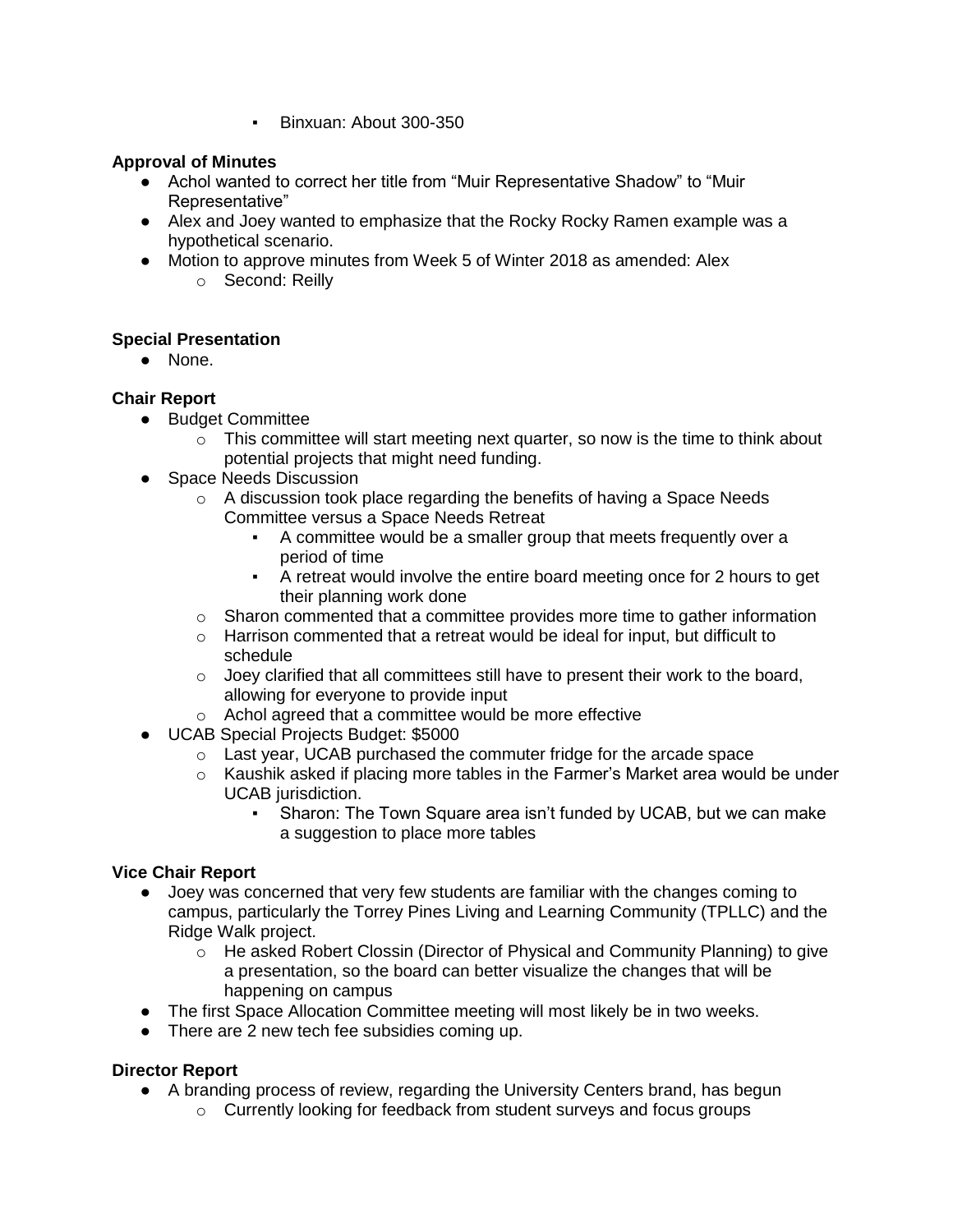- o There will be presentations on the name and icons (past and present) of University Centers
- o Expect to be back for discussion before the end of the quarter
- Space 1420, Dirty Birds
	- $\circ$  This is a common area project (interior dining area, exterior patio) funded by University Centers, and will include the first gender inclusive multi-stall restroom
	- o Patio construction has been proceeding slowly and cautiously, since there are a lot of utilities (live wires, plumbing, telecom) under the patio area
	- o Dirty Birds is expected to provide their plans for first round review by the end of the week
- Sharon wanted to address a few things from Soda & Swine conversation last week; she believed some things were misleading in how they were presented, though she doesn't think it was intentional
	- $\circ$  Arsalun mentioned that they were given a building full of asbestos and lead, but this was not accurate
		- The asbestos on the rooftop was mitigated previously when installing new roof; a covering was poured to seal the asbestos, which is an acceptable practice
		- This should not be contributing to cost overruns or time extensions
			- Abatement is only necessary if they need to penetrate the roof, and only in the immediate area. Originally they planned to use the existing penetrations.
		- This situation was disclosed and discussed when the lease was signed and plans reviewed
	- $\circ$  The building does not have lead pipes, but pipes painted with lead paint for the fire sprinklers
		- The fire marshal approved of using the existing fire sprinkler system, and the lead paint was disclosed, University Centers was told Soda & Swine would use the same setup. This recently changed.
		- The fire sprinkler changes were deferred submittals and not included in the plans submitted 10 months ago
		- The presentation made it sound like University Centers delivered a facility that was substandard, but that is not accurate.
	- o Regarding the issue of traffic at night, we fully anticipate the student center to be lively in the evening when the pub is open again. It is an anchor of the student center.
	- $\circ$  Pamela inquired if there was a reason these corrections weren't brought up during the initial presentation
		- Sharon tried, but they had run out of time to discuss further and she didn't make the speaker list
- Blue Pepper
	- $\circ$  Sharon wasn't present when this was first discussed and wanted to make sure the context of other decisions would be kept in mind
	- o Vacancy means loss of income and service for a period of time
	- o Sharon thought timelines would have been presented, but Joey said there were none

### **New Business**

Korean Fusion Dance Club Tech Fee Subsidy

• This event is for UCSD students, alumni, and the dance community of San Diego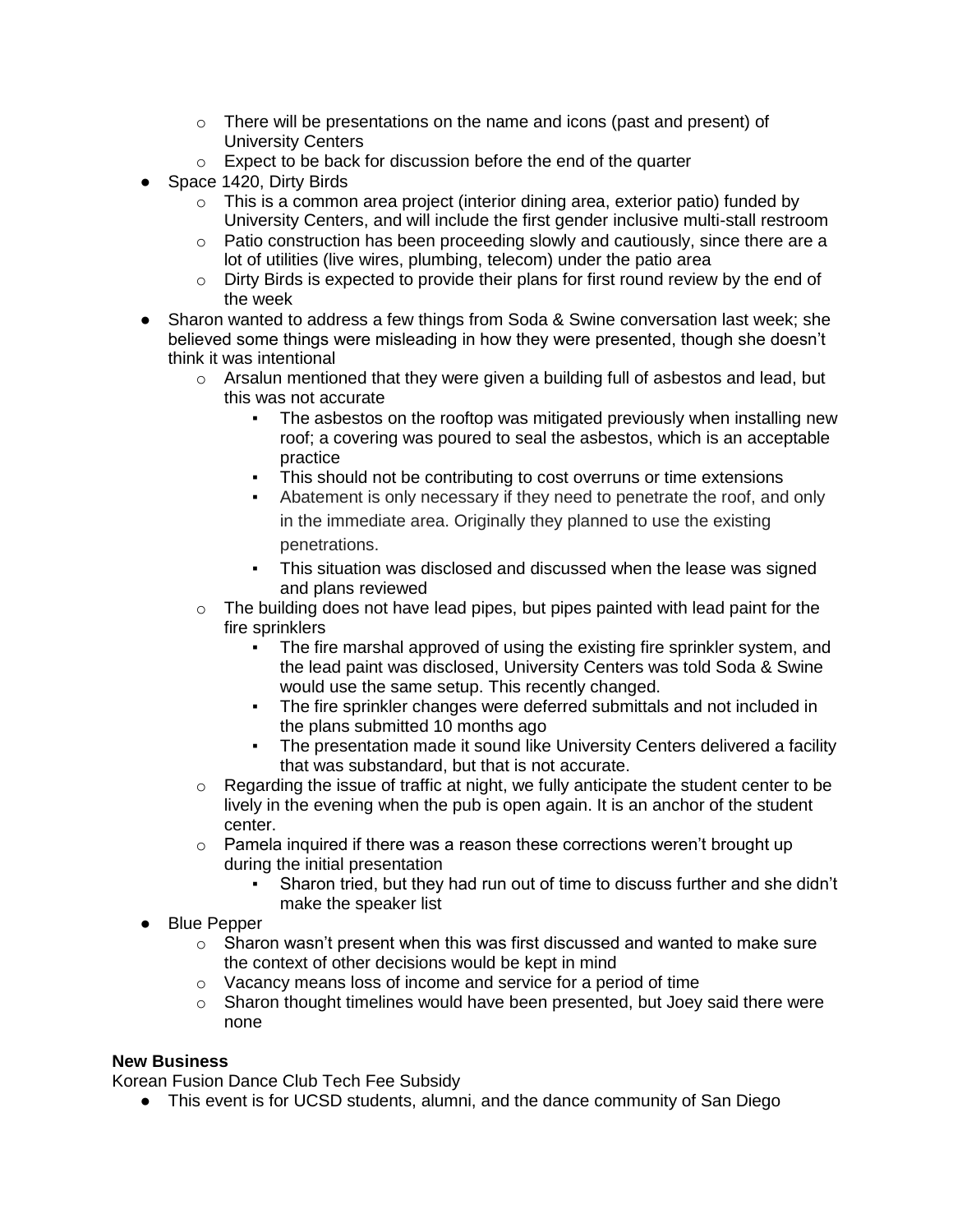- The event is free, with a projected attendance of 700
- The club is requesting \$500 for their subsidy
- The event is not a fundraiser or educational event
- The event will be in Price Center
- Jesús asked about the event length, since the representative said 2.5 hours at one point, but later said 7:00pm-10:00pm
	- $\circ$  Joey clarified that the paperwork says 3:00pm-10:30pm, and the competition portion is 7:00pm-10:00pm
- Liora asked if the club would be able to go back to AS and seek the additional \$500
	- Joey said it's good they came and explained their situation to the board, but he was not sure what the club's options would be if they don't get the full \$500 they need
	- Sharon: For annual events, the staff sometimes pulls up previous annual event reservations for reference. If they forgot to delete last year's event budget, it's a University Centers mistake.
- There was a discrepancy regarding whether or not the event connects with the San Diego community, and a roll call vote was taken
	- Yes: 6
	- $\circ$  No: 5
	- Abstain: 2

Musician's Club Tech Fee Subsidy

- The annual event is open to all students
	- The event will be on Saturday 3/2 from 7:00pm-9:30pm in PC East Ballroom
	- There will be a ticket price of \$5
	- After selling out last year, the projected attendance is 350
	- The club is requesting \$350, but hasn't sought out additional funding
	- not fundraiser, encourage alumni engage (10% orchestra are alumni)
	- Alex: What is their estimated budget?
		- Joey: \$2000
- There was a discrepancy regarding whether or not the event brings people to University Centers for 3 hours, and a roll call vote was taken
	- No: 12
	- Yes: 0
	- Abstain: 1
- There was a discrepancy regarding whether or not the event connects with the San Diego community, and a roll call vote was taken
	- $\circ$  No: 12
	- Yes: 0
	- Abstain: 1

Voting on Tech Fee Subsidies

- Korean Fusion Dance Club
	- The event meets 7 of the 10 criteria.
	- UCAB can allocate \$1.50 per student, which totals to the full requested \$500
	- Motion to approve \$500 for Korean Fusion Dance Club: Koushik.
	- Second: Reilly
- Musician's Club
	- The event meets 3 of the 10 criteria.
	- The event does not meet the minimum requirement for UCAB to fund \$1.00 per student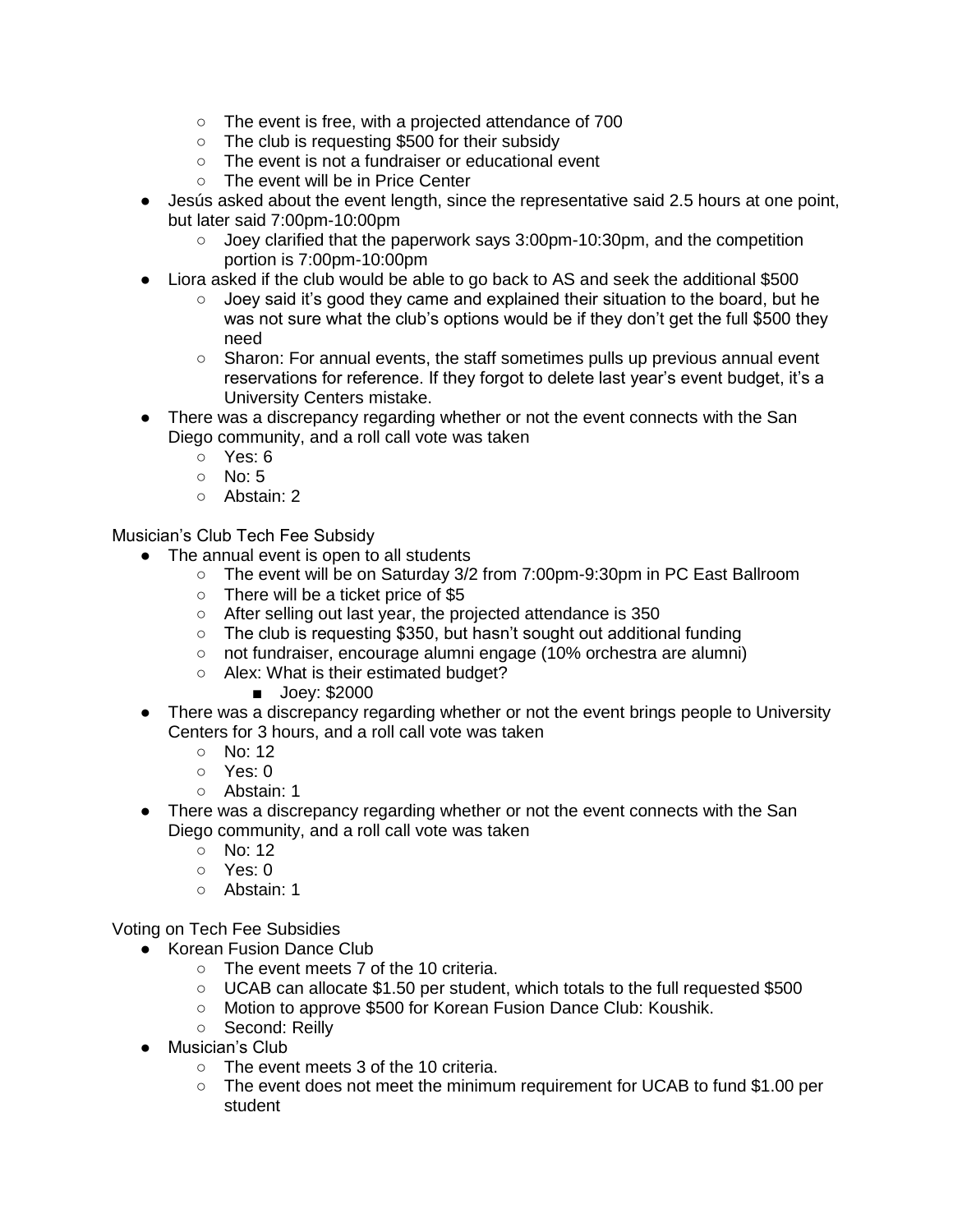- Motion to table this funding request indefinitely: Jesús
- Second: Reilly

Tech Fee Subsidy Criteria Discussion

- Joey thought Criteria 6 was too vague, and wanted to open a discussion to reassess the language
	- Motion to move this issue to new business for next week: Jesús ■ Second: Liora
	- Objection, choosing to move the issue to Open Forum: Harrison

Tech Fee Subsidy Criteria

- Joey believed the language is confusing, and took issue with how to define "fostering" and "San Diego community", opting to change to language to "Is the event open to the public?"
	- Sharon explained the history of the criteria, and that they were developed by UCAB while discussing what was important for University Centers and students at the time
	- Koushik: If the events are funded by UCAB student fees, why is there a necessity to promote them to people from the San Diego community?
		- Took issue with the purpose and advantages of Criteria 1 and 6
		- Jesús said that "foster" implies a more active role, while "open" is passively encouraging
		- Joey clarified that fostering connections is part of the UCSD and University Centers principles of community, and newer students without cars don't get vital exposure to the greater community
			- Criteria 1 gives an advantage to educational events that might otherwise suffer from low attendance
- Koushik felt that Criteria 1 and 6 are extra burdens that prevent clubs from getting funding, especially since there's a leniency of 2 criteria to get full funding
	- Jesús commented that the Criteria provide clubs with an incentive to reach every requirement to get maximum funding
	- Joey clarified that \$10,000 is set aside every year for Tech Fee Subsidies, and the criteria are in place so everyone can get funding
		- Suggested making the criteria and their effect on funding more explicit in the Tech Fee Subsidy application
	- Daniel supported the educational aspect of events, since the board represents University Centers
- Alex clarified that the criteria are vague because every event is different, and stricter criteria would make funding requests more difficult
	- Liora approved of the wording "open to the public," as this would allow staff to attend events
- Motion to change the wording of Criteria 6 to, "Is the event open to the general public?": Joey
	- Motion was taken to a roll call vote
	- Yes: 10
	- $\circ$  No: 0
	- Abstain: 2
	- Motion approved

**Old Business**

Blue Pepper (BP)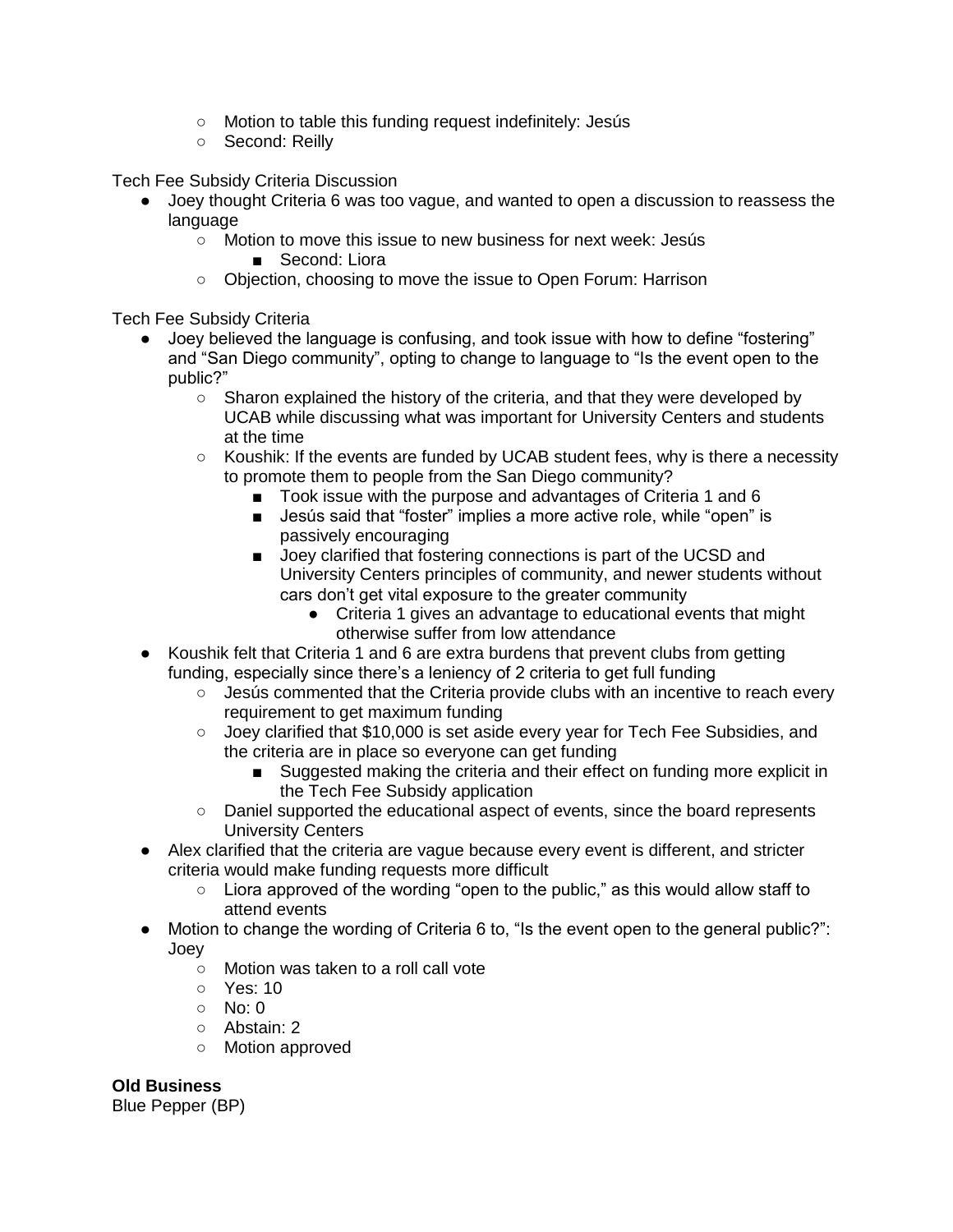- Nikhil brought a vote to the AS Senate members: 9 voted to keep, 8 were indifferent, 1 was fine with not renewing
- Reilly said his constituents were mostly in favor of renewing BP's lease, and took a Facebook poll that was slightly in favor of renewing
	- o Since Revelle is close to BP, many students eat there
- Achol brought a vote to her constituents: 11 voted in favor of renewing, 13 were indifferent, none voted against renewal
	- o Since Muir is close to BP, many students eat there
	- o BP is the next closest Asian food compared to Panda Express and Lemongrass
- Daniel found that students didn't care about the food or quality of BP, but had issues with the space itself
	- o UCAB would have to update the space and make it more active
	- o Sharon: UCAB approved to refresh the lounge and dining area, so the whole lounge and most of the dining area will be replaced
- Katya brought a vote to her constituents: 12 voted to keep, none voted to remove
	- $\circ$  Comments: the food is affordable and well portioned, BP has specific vegetarian and vegan options while Lemongrass only offers tofu, the space should be renovated since it's used as a study space
	- $\circ$  BP is very popular with faculty, staff, grad students
- Koushik said a great majority of 200 Warren students didn't care about BP, since it's so far away from warren and isn't exciting enough to warrant the trip
- Jesús said that bringing up TPLLC to his constituents made them reconsider their enthusiasm for BP
	- o Thinks the indifference of the public is due to a lack of information
- Joey: Last quarter, Shogun came to present and ask for feedback. They sensed the changes happening in the university and proactively reached out to ask for feedback, and they have been acting on their feedback.
	- $\circ$  Shogun has been working with Korean and Chinese student associations to get international students' opinions
	- $\circ$  Joey: Shogun isn't even up for renewal yet and they're doing this much, but BP has yet to come to me
	- $\circ$  Sharon: After their 1.5 year renewal, Shogun came to me to find out what they could do so they can stay longer
- Harrison received many indifferent opinions regarding BP
	- o Some students say BP is one of the best value eateries on campus
	- o Believes TPLLC should be discussed with constituents to provide more context to BP's lease renewal
- Reilly: TPLLC won't be open until 2021, and if we don't renew BP, then the space won't be filled until then
	- $\circ$  Alex: The Retail Council mentioned that vendors for TPLLC might open sooner than the dorms (sooner than 2021)
- Katya suggested renewing the BP lease to overlap with new TPLLC vendors, and compare BP's performance then
- Koshik wanted to know how long would it take for a new vendor to get in the BP space
	- $\circ$  Sharon: It depends on the vendor and lease negotiation, but a new restaurant would be at least 1 year
- Achol: if we were to renew their lease how long would it be for?
	- $\circ$  Sharon: UCAB would make a recommendation on the lease, but consider periods of at least 2-3 years. A lot of work goes into negotiations, and any shorter than that is not an efficient use of time.